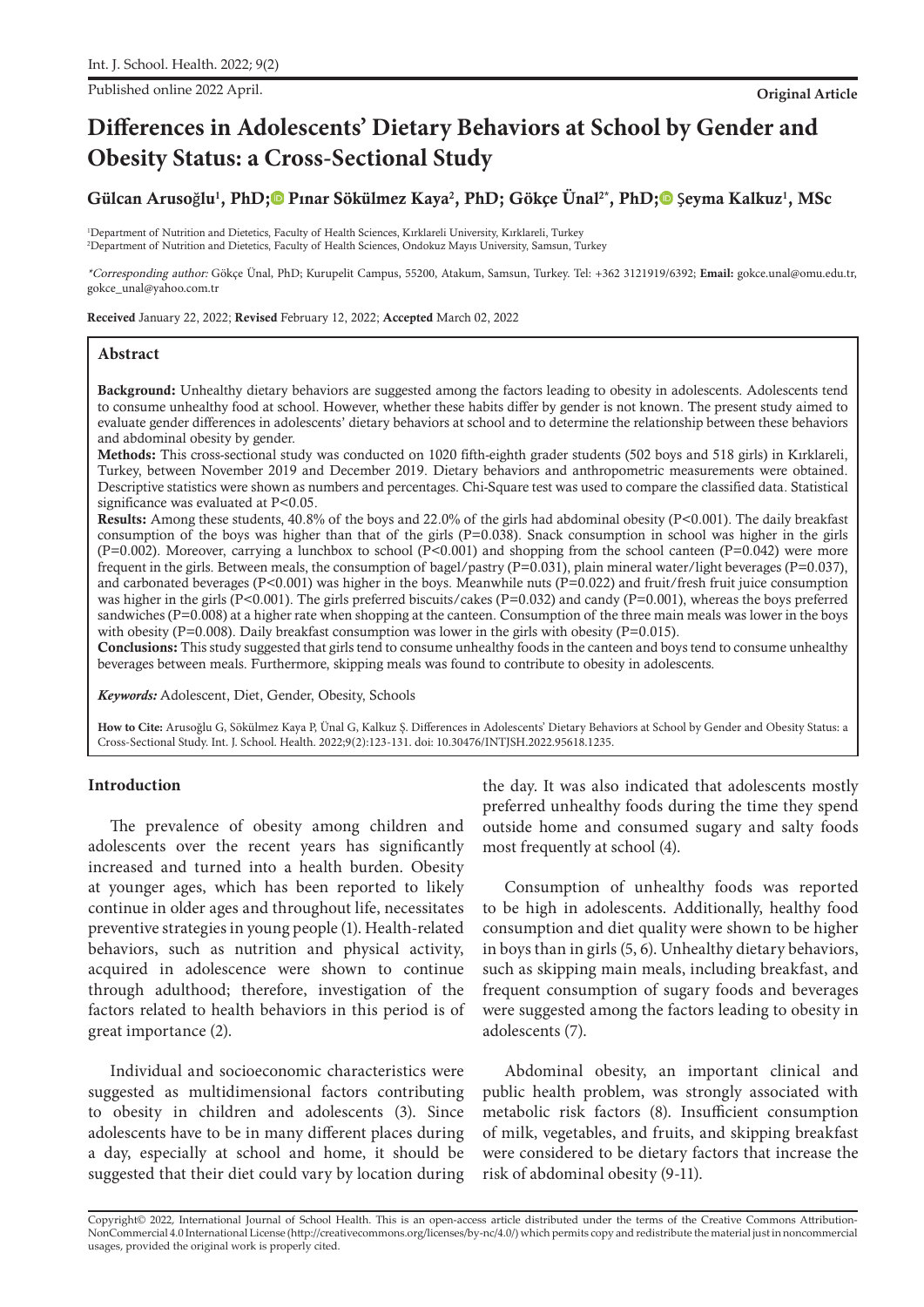It would be useful to investigate the differences in dietary behaviors at school by gender to develop solutions for the target group. Accordingly, this study aimed to evaluate gender differences in adolescents' dietary behaviors at school. This work also sought to determine the relationship between these behaviors and abdominal obesity by gender.

# **Methods**

## *Design and Participants*

This cross-sectional study was conducted in secondary schools (fifth-eighth grade) in the city center of Kırklareli, Turkey, between November 2019 and December 2019. The sample of the study consisted of fifth-eighth grade students in the secondary schools of middle and upper socioeconomic level located in the city center of Kırklareli. The participants of the study volunteered to take part. The sample size calculation of the study was made with the G-power 3.1 program. The sample size was calculated using the difference between the amounts (mean and standard deviation values) of the energy-dense snacks consumption by gender, which was found to be statistically significant in male and female adolescents, according to the data obtained from the study of Rathi and colleagues (12). In the sample size calculation, the mean values were taken as 5.68 and 7.31 for female and male adolescents, respectively, while the pooled standard deviation was 7.17. According to the power analysis using these values, the minimum sample size was determined as 842 (421 adolescents from both genders) with a power of 0.95 and a significance level of 0.05. However, a total of 1033 students were recruited, 13 of whom were excluded due to inaccurate and missing data. Eventually, 1020 students were included in the study. The Ethics Committee of the Non-Interventional Non-Pharmaceutical Clinical Research of the Institute of Health Sciences of Kırklareli University approved the present research in October 23th, 2019. The participants and their parents gave their informed written consent for the study and approved the protocol.

#### *Procedure*

Study data were collected via face-to-face questionnaire method. The students were asked about descriptive information, dietary behaviors were questioned, and anthropometric measurements were obtained.

#### *Instruments*

#### *- Descriptive Information*

In this section, gender, age, and presence of any disease prescribed by the doctor were questioned.

### *- Dietary Behaviors*

The number of main meals, breakfast consumption, dietary behaviors at school (main meals and snacks, carrying a lunch box, shopping from the canteen), preferred foods/beverages between meals (bagel/ pastry, cake/biscuit/cookie, candy/chocolate/wafer, fruit/fresh fruit juices, milk/yogurt/buttermilk, nuts, chips, instant soup, sandwich/toast/patty, plain mineral water/light beverages, herbal teas, carbonated beverages, ready-made juices, coffee), as well as the preferred food/beverages bought from the canteen (biscuit/cake, ready-made juices, candy, sandwich, buttermilk, chips) were asked in this section.

#### *- Anthropometric Measurements*

Anthropometric measurements (body weight, height, waist circumference) of the students were done. Body weight was measured using a weighing instrument sensitive to 0.1 kg. A stadiometer sensitive to 0.1 cm was used for the height measurement. BMI (Body Mass Index) was calculated utilizing body weight and height. Body mass index values were evaluated according to the BMI-for-age z-scores determined by the World Health Organization for the age range of 5-19. Accordingly; the values were classified as: ≤+1SD "non-overweight/obese",  $\rightarrow$ +1SD -  $\leq$ +2SD "overweight",  $\rightarrow$ +2SD as "obese" (13).

Waist circumference was measured at the midaxillary line parallel to the floor, at the midpoint between the upper part of the iliac bone and the lower edge of the last palpable rib, using a non-stretch measure (14). In the study, abdominal obesity was defined as a waist-to-height ratio of ≥0.50 (15). It was recommended by Ashwell and Hsieh to use the waist-to-height ratio to determine obesity and the associated risk factors in different populations (16).

## *Data Analysis*

The analysis of the data was performed in the Statistical Package for the Social Sciences (SPSS) program. Descriptive statistics were shown as numbers and percentages. Chi-Square test was used to compare the classified data. Statistical significance was evaluated at P<0.05.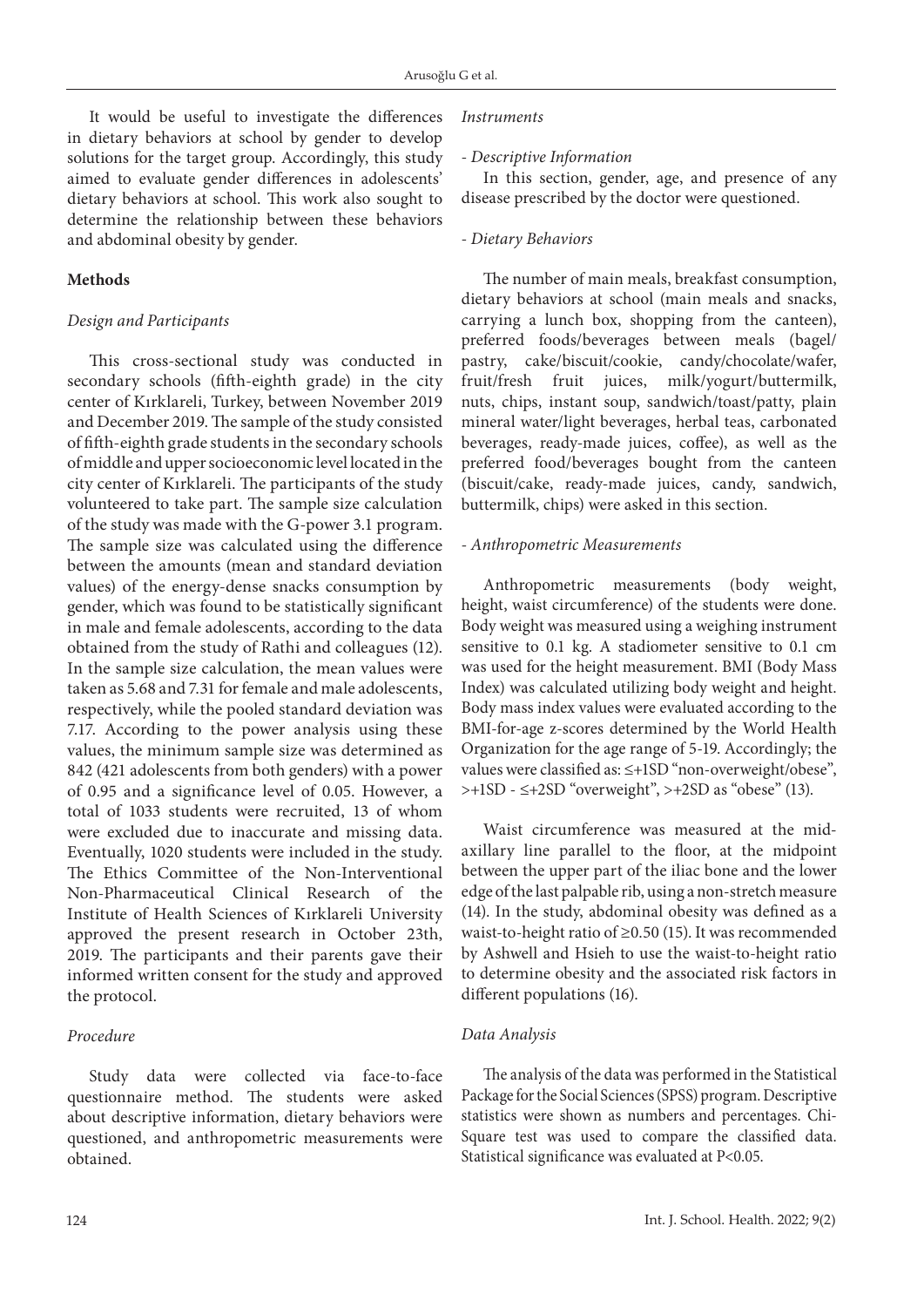## **Results**

A total of 1020 students (502 boys, 518 girls) aged between 11-14 years participated in the study. The majority of them (86.7% of the boys and 88.2% of the girls) stated not having diseases. Among these students, 40.8% of the boys and 22.0% of the girls had abdominal obesity (P<0.001). Most of them (57.0% of the boys, 69.9% of the girls) were non-overweight/obese while 24.3% of the boys and 20.1% of the girls were overweight and 18.7% of the boys and 10.0% of the girls were obese according to the BMI classification (P<0.001; Table 1).

Table 2 represents the dietary behaviors by gender. The rate of eating three main meals a day was found to be similar for the boys and girls (82.1% and 83.4% respectively; P=0.575). Daily breakfast consumption among the boys (73.3%) was higher than that of the girls  $(67.4\%)$  (P=0.038). While the rate of main meal consumption at school was similar (35.5% for the boys, 32.0% for the girls; P=0.249), it was observed that a bigger proportion of the girls consumed snacks at school (78.4%) compared with the boys (69.9%) (P=0.002). A statistical difference was found between the boy and girl students in terms of carrying a lunchbox to school (29.9% for the girls, 17.9% for the boys; P<0.001) and shopping from the school canteen (91.7% for the girls, 87.8% for the boys; P=0.042). The rate of these behaviors was found to be higher in the girl students.

Table 3 depicts the preferred foods and beverages between meals by gender. Fruit/fresh fruit juices (31.5% for the boys and 45.6% for the girls) were most frequently consumed followed by cake/biscuit/cookie (30.7%) and milk/yoghurt/buttermilk (30.1%) for the boys and milk/yoghurt/buttermilk (33.0%) and candy/ chocolate/wafer (32.4%) for the girls. The ratio of the boys consuming bagel/pastry between meals (28.7%) was higher than that of the girls (22.8%) (P=0.031). On the contrary, consumption of nuts was higher in the girls (23.6%) than in boys (17.7%) (P=0.022). It was also found that the percentage of the boys (7.4%) who consumed instant soup between meals was higher than that of the girls  $(3.5%)$  (P=0.006). While consumption of fruit/fresh fruit juices between meals was higher in the girls than boys (45.6% and 31.5%, respectively; P<0.001), the proportion of those who consumed plain mineral water/light beverages (5.0% for the boys, 2.5% for the girls; P=0.037) and carbonated beverages were found to be higher in the boys than that of the girls (13.5% and 4.6%, respectively) (P<0.001).

Table 4 demonstrates the foods and beverages students preferred to buy from the canteen. While preferences for biscuits/cakes (27.9% vs. 34.2%; P=0.032) and candy (28.1% vs. 37.5%; P=0.001) were higher in

| Table 1: Descriptive characteristics by gender |                         |                          |        |         |  |  |
|------------------------------------------------|-------------------------|--------------------------|--------|---------|--|--|
|                                                | Boy (n=502)<br>$n (\%)$ | Girl (n=518)<br>$n (\%)$ | $X^2$  | P       |  |  |
| Presence of disease                            |                         |                          |        |         |  |  |
| <b>No</b>                                      | 435 (86.7%)             | 457 (88.2%)              | 0.537  | 0.449   |  |  |
| Yes                                            | 67 (13.3%)              | 61 (11.8%)               |        |         |  |  |
| Abdominal obesity                              |                         |                          |        |         |  |  |
| Obese $(20.50)$                                | 205 (40.8%)             | 114 (22.0%)              | 42.051 | < 0.001 |  |  |
| Non-obese $(0.50)$                             | 297 (59.2%)             | 404 (78.0%)              |        |         |  |  |
| <b>BMI</b> classification                      |                         |                          |        |         |  |  |
| Non-overweight/obese                           | 286 (57.0%)             | 362 (69.9%)              |        |         |  |  |
| Overweight                                     | 122 (24.3%)             | 104 (20.1%)              | 22.184 | < 0.001 |  |  |
| Obese                                          | 94 (18.7%)              | 52(10.0)                 |        |         |  |  |
| <b>DAMI: D. J.: Ad. 1.</b>                     |                         |                          |        |         |  |  |

BMI: Body Mass Index

| Table 2: Dietary behaviors by gender |                         |                              |        |         |  |  |
|--------------------------------------|-------------------------|------------------------------|--------|---------|--|--|
|                                      | Boy (n=502)<br>$n (\%)$ | Girl ( $n=518$ )<br>$n (\%)$ | $X^2$  | D       |  |  |
| Eating three main meals a day        | 412 (82.1%)             | 432 (83.4%)                  | 0.314  | 0.575   |  |  |
| Daily breakfast consumption          | 368 (73.3%)             | 349 (67.4%)                  | 4.296  | 0.038   |  |  |
| Main meal consumption at school      | 178 (35.5%)             | 166 (32.0%)                  | 1.328  | 0.249   |  |  |
| Having snacks at school              | 351 (69.9%)             | 406 (78.4%)                  | 9.531  | 0.002   |  |  |
| Carrying a lunchbox to school        | 90 (17.9%)              | 155 (29.9%)                  | 20.097 | < 0.001 |  |  |
| Shopping from the school canteen     | 441 (87.8%)             | 475 (91.7%)                  | 4.127  | 0.042   |  |  |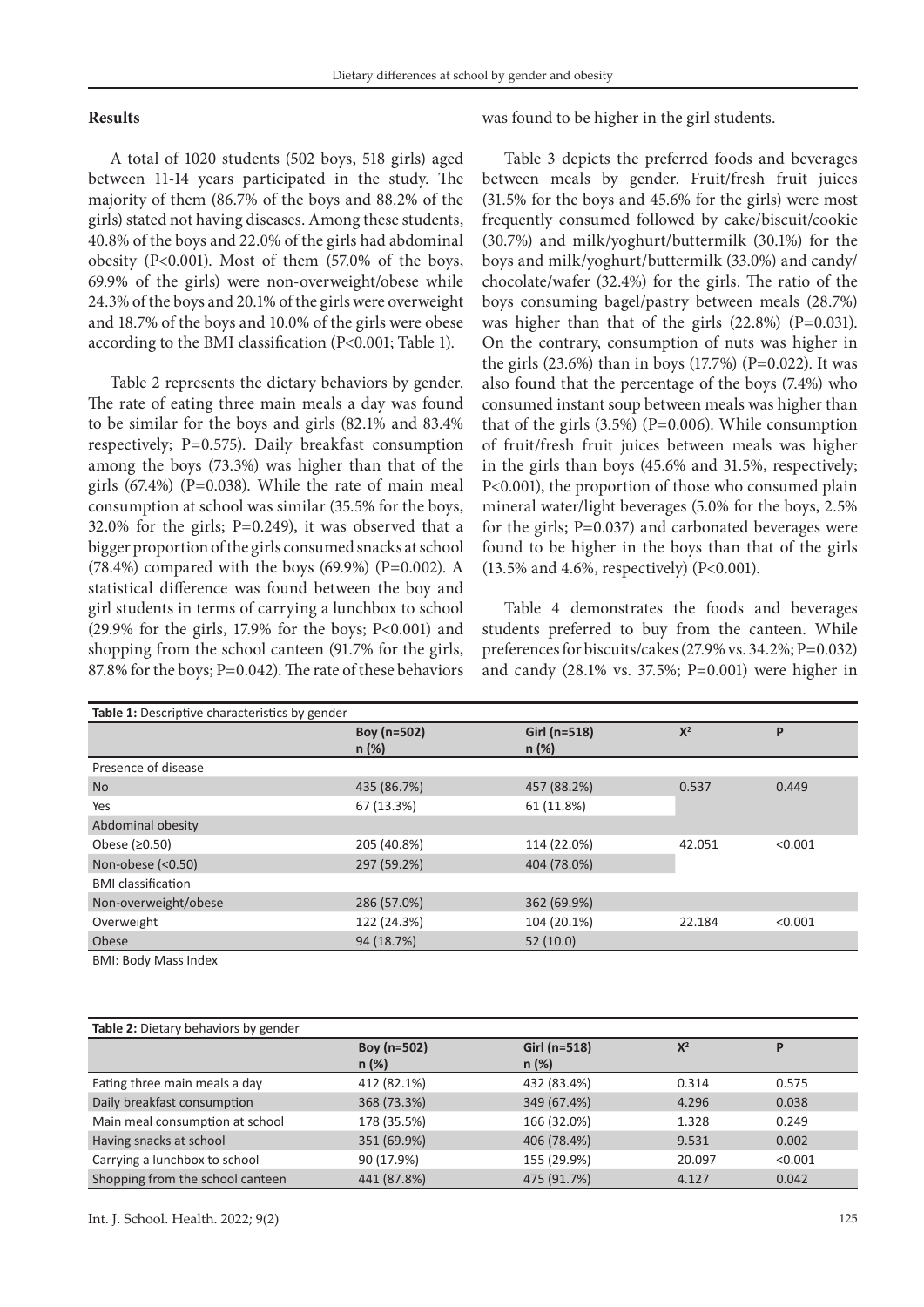| Table 3: Preferred foods and beverages between meals by gender |                         |                                   |        |         |  |  |
|----------------------------------------------------------------|-------------------------|-----------------------------------|--------|---------|--|--|
|                                                                | Boy (n=502)<br>$n (\%)$ | $X^2$<br>Girl (n=518)<br>$n (\%)$ |        | P       |  |  |
| Bagel/pastry                                                   | 144 (28.7%)             | 118 (22.8%)                       | 4.657  | 0.031   |  |  |
| Cake/biscuit/cookie                                            | 154 (30.7%)             | 161 (31.1%)<br>0.019              |        | 0.889   |  |  |
| Candy/chocolate/wafer                                          | 143 (28.5%)             | 168 (32.4%)<br>1.873              |        | 0.171   |  |  |
| Fruit/fresh fruit juices                                       | 158 (31.5%)             | 236 (45.6%)<br>21.336             |        | < 0.001 |  |  |
| Milk/yogurt/buttermilk                                         | 151 (30.1%)             | 171 (33.0%)<br>1.014              |        | 0.314   |  |  |
| <b>Nuts</b>                                                    | 89 (17.7%)              | 122 (23.6%)                       | 5.269  | 0.022   |  |  |
| Chips                                                          | 65 (12.9%)              | 53 (10.2%)                        | 1.839  | 0.175   |  |  |
| Instant soup                                                   | 37 (7.4%)               | 18 (3.5%)                         | 7.584  | 0.006   |  |  |
| Sandwich/toast/patty                                           | 125 (24.9%)             | 117 (22.6%)                       | 0.754  | 0.385   |  |  |
| Plain mineral water/light beverages                            | $25(5.0\%)$             | 13 (2.5%)                         | 4.338  | 0.037   |  |  |
| Herbal teas                                                    | 48 (9.6%)               | 46 (8.9%)                         | 0.141  | 0.707   |  |  |
| Carbonated beverages (cola, soda)                              | 68 (13.5%)              | 24 (4.6%)                         | 24.678 | < 0.001 |  |  |
| Ready-made juices                                              | 19 (3.8%)               | 28 (5.4%)                         | 1.523  | 0.217   |  |  |
| Coffee                                                         | 33 (6.6%)               | 30 (5.8%)                         | 0.269  | 0.604   |  |  |

| Table 4: Preferred foods and beverages from the canteen by gender |                         |                       |        |       |  |  |
|-------------------------------------------------------------------|-------------------------|-----------------------|--------|-------|--|--|
|                                                                   | Boy (n=502)<br>$n (\%)$ | Girl (n=518)<br>n (%) | $X^2$  | P     |  |  |
| Biscuits/cakes                                                    | 140 (27.9%)             | 177 (34.2%)           | 4.606  | 0.032 |  |  |
| Ready-made juices                                                 | 60 (12.0%)              | 47 (9.1%)             | 2.250  | 0.134 |  |  |
| Candy                                                             | 141 (28.1%)             | 194 (37.5%)           | 10.135 | 0.001 |  |  |
| Sandwich                                                          | 123 (24.5%)             | 92 (17.8%)            | 6.965  | 0.008 |  |  |
| <b>Buttermilk</b>                                                 | 107 (21.3%)             | 115 (22.2%)           | 0.118  | 0.732 |  |  |
| Chips                                                             | 28 (5.6%)               | 20 (3.9%)             | 1.675  | 0.196 |  |  |

| Table 5: Dietary behaviors of obese and non-obese students by gender |                        |                                 |       |       |                                    |                                 |       |       |
|----------------------------------------------------------------------|------------------------|---------------------------------|-------|-------|------------------------------------|---------------------------------|-------|-------|
|                                                                      | Boy (n=502)            |                                 |       |       | Girl (n=518)                       |                                 |       |       |
|                                                                      | Obese (n=205)<br>n (%) | Non-obese<br>$(n=297)$<br>n (%) | $X^2$ | P     | <b>Obese</b><br>$(n=114)$<br>n (%) | Non-obese<br>$(n=404)$<br>n (%) | $X^2$ | P     |
| Eating three main meals a day                                        | 157 (76.6%)            | 255 (85.9%)                     | 7.088 | 0.008 | 89 (78.1%)                         | 343 (84.9%)                     | 2.996 | 0.083 |
| Daily breakfast consumption                                          | 148 (72.2%)            | 220 (74.1%)                     | 0.219 | 0.640 | 66 (57.9%)                         | 283 (70.0%)                     | 5.976 | 0.015 |
| Main meal consumption at school                                      | 68 (33.2%)             | 110 (37.0%)                     | 0.792 | 0.373 | 40 (35.1%)                         | 126 (31.2%)                     | 0.621 | 0.431 |
| Having snacks at school                                              | 141 (68.8%)            | 210 (70.7%)                     | 0.214 | 0.644 | 86 (75.4%)                         | 320 (79.2%)                     | 0.745 | 0.388 |
| Carrying a lunchbox to school                                        | 34 (16.6%)             | 56 (18.9%)                      | 0.425 | 0.515 | 34 (29.8%)                         | 121 (30.0%)                     | 0.001 | 0.979 |
| Shoppers from the school canteen                                     | 178 (86.8%)            | 263 (88.6%)                     | 0.337 | 0.561 | 102 (89.5%)                        | 373 (92.3%)                     | 0.951 | 0.330 |

the girls, the percentage of sandwich consumption was higher in the boys (24.5%) than that in the girls (17.8%)  $(P=0.008)$ .

daily breakfast consumption (57.9%) was found to be lower than that in the non-obese girls (70.0%), where difference was statistically significant (P=0.015).

The evaluation of dietary behaviors of obese and non-obese students by gender is summarized in Table 5. Based on the results, the percentage of eating three main meals a day in the boys with obesity (76.6%) was lower than that in the non-obese ones (85.9%) (P=0.008). There was no significant relationship between the main meal consumption and obesity in the girls ( $P=0.08$ ). In the girls with obesity, the rate of

# **Discussion**

The results of this study revealed that compared to adolescent boys, adolescent girls had a higher rate of carrying a lunchbox to school, buying food from the canteen, and consuming snacks at school. Higher awareness of healthy nutrition among girls might be the possible reason behind the higher rate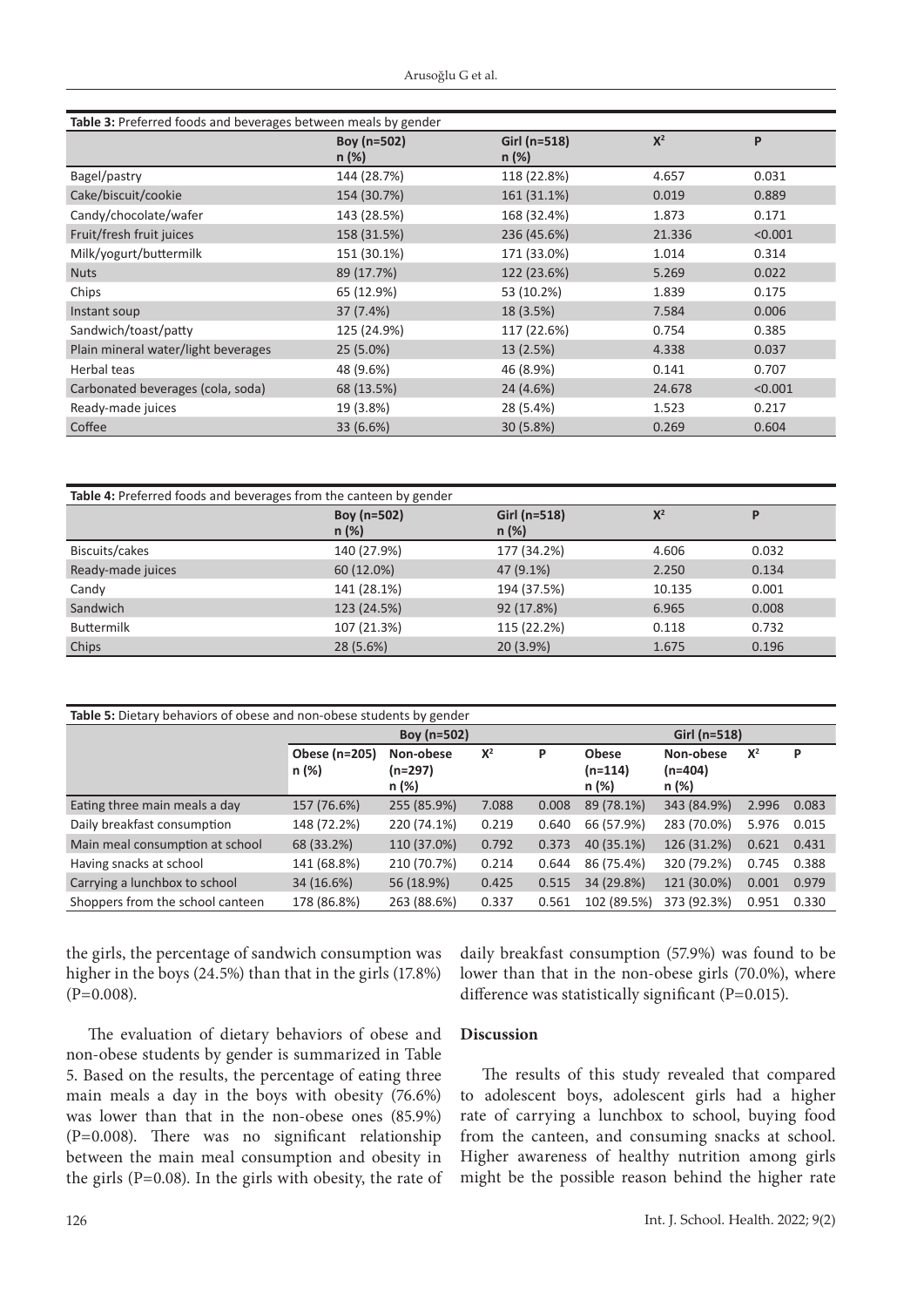of carrying a healthy homemade lunchbox to school (17). Furthermore, the higher rate of skipping breakfast in girls may have pushed them to consume snacks more frequently and to shop more at the canteen. Concerning the food bought at the canteen, the girls preferred biscuits/cakes and candy more than the boys whereas the boys preferred sandwiches. Consumption of the three main meals was lower in the boys with obesity and daily breakfast consumption was lower in the girls with obesity. Similarly, studies have addressed the meal skipping habit as a factor increasing the risk of overweight and obesity in adolescents (18, 19).

The prevalence of obesity among adolescents has increased all over the world recently, the trend is still going on (20). In different studies, the prevalence of abdominal obesity among adolescents was found between 9.1% and 11.9% (21-23). In studies conducted in Turkey, the prevalence of overweight was found between 10.4% and 26.1%, and that of obesity was between 7.7% and 12.8% in adolescents (24-26). General obesity and abdominal obesity in adolescents have been compared by gender in numerous papers worldwide. The prevalence of abdominal obesity was found to be 10.5% in boys and 10.8% in girls in a study conducted in Brazil, 8.9% in boys and 9.2% in girls in a paper in Greece, and 20.4% in boys and 17.8% in girls in a study conducted in Iran (21-23). In the study in Iran, the general prevalence of obesity was determined as 13.6% in boys and 10.2% in girls (23). In Turkey, the prevalence of general obesity was reported as 16.4% in boys and 9.8% in girls (24). In the present research, the frequency of abdominal obesity was found to be 40.8% in boys and 22.0% in girls while the prevalence of obesity was 18.7% in boys and 10.0% in girls.

Adolescence, a transition stage from childhood to adulthood, has been shown to be accompanied by changes in nutritional habits; adolescents start to make their own choices regarding food (27). Unhealthy dietary behaviors in adolescents were reported to continue in adulthood, which might be associated with negative health consequences in later years (2, 28). In this period, where physical characteristics and body image gain further importance, dietary behaviors were also thought to be of differences between genders (29, 30). Herein, the percentage of daily breakfast consumption of the boys (73.3%) was higher than that in the girls (67.4%). In a similar study on breakfast consumption in adolescents, the percentage of breakfast consumption was lower in the boys (51.6%) and girls (48.4%) in comparison with that in the current work. However, the results of studies investigating

breakfast consumption by gender are in line with ours; accordingly, the percentage of breakfast consumption was higher in boys and girls skipped breakfast more often (31, 32). Concerns about body weight and body shape might be one of the reasons behind the low rate of breakfast consumption among girls (33). Due to an increase in the time spent at school, the diet of students at school is also suggested to gain importance in this period. It has been shown that the tendency towards unhealthy foods increased in students who did not benefit from school lunch service (34). This study was conducted in a school where school lunch service was not provided, where a significant majority of the students stated to have the main meals at school (35.5% for the boys and 32.0% for the girls). In an investigation on the attitudes towards healthy lifestyle behaviors in adolescents, the awareness of healthy eating was shown to be higher in girls than in boys (17). Herein, the ratio of carrying a lunchbox to school was 17.9% for the boys and 29.9% for the girls. It was thought that the higher rate of carrying a lunchbox to school might be owing to the higher awareness of healthy nutrition in girls. In cases where school lunch was not provided, it might be a healthier choice to make homemade food as the main meal instead of unhealthy foods from places, such as canteens. In the current research, the consumption of snacks at school by the girls (78.4%) was higher than that by the boys (69.9%). The high consumption of snacks among girls was similar to the results obtained in another study conducted on adolescents (35). The tendency of adolescent girls to skip the main meals for reasons related to body weight might lead them to consume more snacks between meals. In this study, it was determined that the consumption of snacks at school and the rate of shopping from the school canteen were higher in the girls than that in the boys. Food/beverage preferences between meals also differ between the two groups. Bagel/pastry consumption rate was higher in the boys (28.7%) than that in the girls (22.8%) whereas nuts were more frequently consumed by the girls (23.6%) than the boys (17.7%). While the consumption of fruit/fresh fruit juices was higher in the girls (45.6% vs. 31.5%), the proportion of the boys consuming plain mineral water/light beverages and carbonated beverages (5.0% and 13.5%, respectively) was higher than that of the girls (2.5% and 4.6%, respectively). In line with the current study, previous works have shown that consumption of soft drinks in adolescent boys was higher than in girls (36), and healthy food preferences were higher in adolescent girls than in boys (37). In this study, the ratio of shopping from the school canteen was high (87.8% for the boys and 91.7% for the girls; P=0.042) and a difference was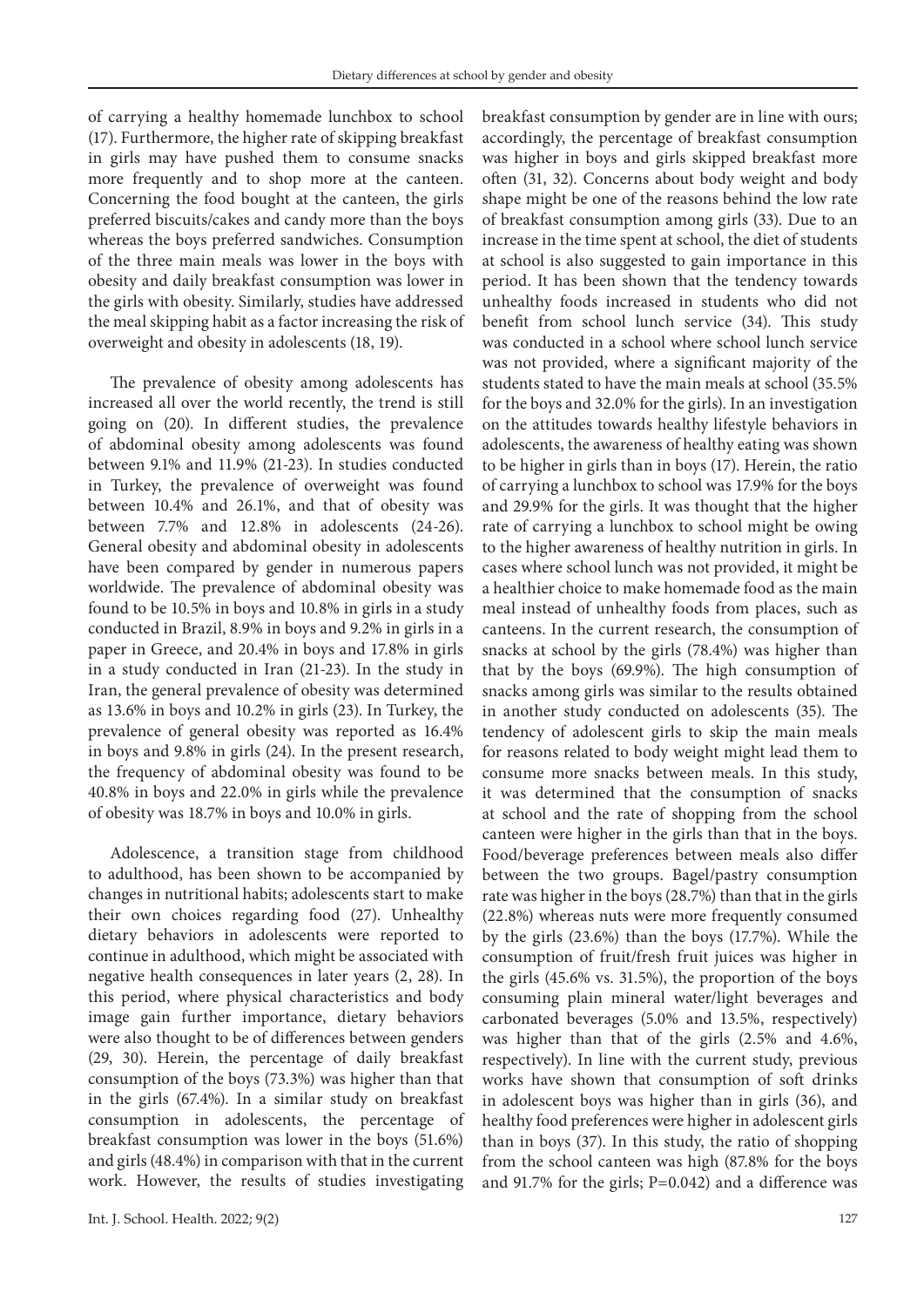found between the boy and girl students in terms of preferred foods/beverages bought from the canteen. Thus, while consumption of biscuits/cakes and candy in the girls (34.2% and 37.5%, respectively) was higher than that in the boys (27.9% and 28.1%, respectively), the rate of sandwich consumption in the boys (24.5%) was higher than that in the girls (17.8%). A similar paper indicated that sugary food consumption is higher in girl adolescents (31). The consumption of irregular meals was reported to be high in overweight adolescents, among whom regular breakfast consumption was low (38, 39). In this study, the rate of consuming the three main meals a day was found to be lower in the boys with obesity than the non-obese ones, and the rate of daily breakfast consumption was found to be higher in the non-obese girls compared to the obese ones. The common unhealthy foods available around the school prevent students from making healthy choices. It has been reported that providing opportunities, such as school lunch, a school environment that supports healthy nutrition where adolescents can consume at least one main meal healthily, might be an important factor for preventing obesity by contributing to a healthy diet in school-age adolescents (40-43).

The present research had certain limitations. Primarily, dietary records were not taken. Dietary records could have provided a clearer representation of food intake and dietary behavior. Secondly, the foods available in the canteen and around the school were not investigated. Thus, an important factor that may affect students' nutritional behavior at school was ignored.

# **Conclusion**

In this study, nutritional behaviors of school-age children and adolescents were different to an extent between the genders. While the percentage of daily breakfast consumption was high in the boys, the percentage of consuming snacks at school, carrying a lunchbox to school, and shopping from the school canteen was found to be high in the girls. While the girls consumed nuts and fruit/fresh fruit juices at a higher rate than the boys, the boys had a higher rate of consuming bagel/pastry, plain mineral water/light beverages, and carbonated beverages than the girls. Preferred foods bought at the canteen also differed between the two groups. The girls preferred foods such as biscuits/cakes and candy at a higher rate whereas sandwich consumption was higher in the boys. Skipping meals, especially breakfast, may contribute to obesity in adolescents. While the rate of consuming the three main meals was low among the boys with obesity,

the rate of daily breakfast consumption was low among girls with obesity compared to their non-obese peers.

It is thought that considering gender differences in nutritional interventions for adolescents, encouraging regular meal consumption, and increasing the availability of healthy foods to be consumed as the main meals in and around the school would be an important intervention for the prevention of obesity in adolescents.

## **Acknowledgments**

We would like to thank Nutrition and Dietetics students in the third year of Kırklareli University Faculty of Health Sciences for their assistance in collecting the study data.

# **Ethical Approval**

The Ethics Committee of the Non-Interventional Non-Pharmaceutical Clinical Research of the Institute of Health Sciences of Kırklareli University approved the present research in October 23th, 2019. The participants and their parents gave their informed written consent for the study and approved the protocol.

# **Conflict of interest:** None declared.

## **References**

- 1. Rouse H, Goudie A, Rettiganti M, Leath K, Riser Q, Thompson J. Prevalence, patterns, and predictors: A statewide longitudinal study of childhood obesity. J Sch Health. 2019;89(4):237-245. doi: 10.1111/josh.12741. PubMed PMID: 30740717.
- 2. Winpenny EM, van Sluijs EMF, White M, Klepp K-I, Wold B, Lien N. Changes in diet through adolescence and early adulthood: longitudinal trajectories and association with key life transitions. Int J Behav Nutr Phys Act. 2018;15(1):86. doi: 10.1186/s12966-018-0719-8. PubMed PMID: 30200990; PubMed Central PMCID: PMC6131755.
- 3. Kansra AR, Lakkunarajah S, Jay MS. Childhood and Adolescent Obesity: A Review. Front Pediatr. 2020;8:581461. doi: 10.3389/fped.2020.581461. PubMed PMID: 33511092; PubMed Central PMCID: PMC7835259.
- 4. Ortega A, Bejarano CM, Cushing CC, Staggs VS, Papa AE, Steel C, et al. Differences in adolescent activity and dietary behaviors across home, school, and other locations warrant location-specific intervention approaches. Int J Behav Nutr Phys Act. 2020;17(1):123.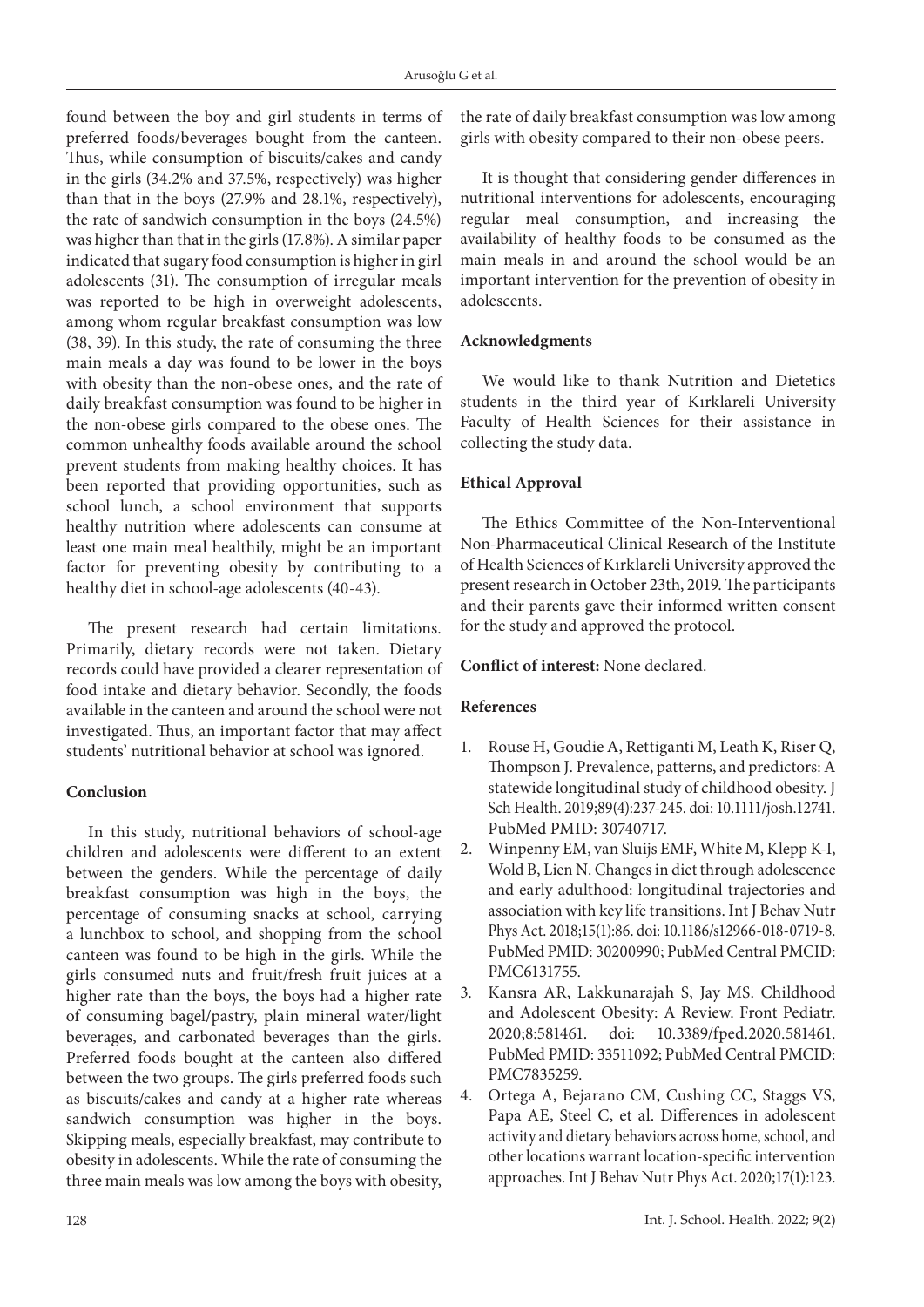doi: 10.1186/s12966-020-01027-1. PubMed PMID: 32993715; PubMed Central PMCID: PMC7526379.

- 5. Sarsour A, Turban M, Al Wahaidi A, Abed Y, Alkahlout H. Does gender influence food intake and physical activity pattern among Palestinian adolescents in the Gaza Strip? East Mediterr Health J. 2019;25(10):722-727. doi: 10.26719/emhj.19.073. PubMed PMID: 31774138.
- 6. Otsuka Y, Kaneita Y, Itani O, Jike M, Osaki Y, Higuchi S, et al. Gender differences in dietary behaviors among Japanese adolescents. Prev Med Rep. 2020;20:101203. doi: 10.1016/j.pmedr.2020.101203. PubMed PMID: 32995146; PubMed Central PMCID: PMC7509230.
- 7. Zalewska M, Maciorkowska E. Selected nutritional habits of teenagers associated with overweight and obesity. PeerJ. 2017;5:e3681. doi: 10.7717/peerj.3681. PubMed PMID: 28951812; PubMed Central PMCID: PMC5611898.
- 8. Freedman DS, Kahn HS, Mei Z, Grummer-Strawn LM, Dietz WH, Srinivasan SR, et al. Relation of body mass index and waist-to-height ratio to cardiovascular disease risk factors in children and adolescents: the Bogalusa Heart Study. Am J Clin Nutr. 2007;86(1):33-40. doi: 10.1093/ajcn/86.1.33. PubMed PMID: 17616760.
- 9. Abreu S, Santos R, Moreira C, Santos PC, Vale S, Soares‐Miranda L, et al. Relationship of milk intake and physical activity to abdominal obesity among adolescents. Pediatr Obes. 2014;9(1):71-80. doi: 10.1111/j.2047-6310.2012.00130.x. PubMed PMID: 23325606.
- 10. Mogre V, Nyaba R, Aleyira S, Sam NB. Demographic, dietary and physical activity predictors of general and abdominal obesity among university students: a cross-sectional study. Springerplus. 2015;4:226. doi: 10.1186/s40064-015-0999-2. PubMed PMID: 26140255. PubMed Central PMCID: PMC4480231.
- 11. Deshmukh-Taskar P, Nicklas TA, Radcliffe JD, O'Neil CE, Liu Y. The relationship of breakfast skipping and type of breakfast consumed with overweight/ obesity, abdominal obesity, other cardiometabolic risk factors and the metabolic syndrome in young adults. The National Health and Nutrition Examination Survey (NHANES): 1999–2006. Public Health Nutr. 2013;16(11):2073-82. doi: 10.1017/S1368980012004296. PubMed PMID: 23031568.
- 12. Rathi N, Riddell L, Worsley A. Food consumption patterns of adolescents aged 14–16 years in Kolkata, India. Nutr J. 2017;16(1):50. doi: 10.1186/s12937-017- 0272-3. PubMed PMID: 28836982; PubMed Central PMCID: PMC5571590.
- 13. World Health Organization. Growth Reference Data for 5-19 years; 2007. Available from: https://www. who.int/tools/growth-reference-data-for-5to19-years/ indicators/bmi-for-age.
- 14. World Health Organization. Waist circumference and waist-hip ratio: report of a WHO expert consultation, Geneva, 8-11 December 2008; 2011. Available from: https://www.who.int/publications/i/ item/9789241501491.
- 15. McCarthy HD, Ashwell M. A study of central fatness using waist-to-height ratios in UK children and adolescents over two decades supports the simple message–'keep your waist circumference to less than half your height'. Int J Obes. 2006;30(6):988-92. doi: 10.1038/sj.ijo.0803226. PubMed PMID: 16432546.
- 16. Ashwell M, Hsieh SD. Six reasons why the waist-toheight ratio is a rapid and effective global indicator for health risks of obesity and how its use could simplify the international public health message on obesity. Int J Food Sci Nutr. 2005;56(5):303-7. doi: 10.1080/09637480500195066. PubMed PMID: 16236591.
- 17. Al-Sheyab NA, Alomari MA, Hayajneh AA, Shah S. Attitudes and perceived barriers toward healthy lifestyle behaviors in Jordanian adolescents: a developing country perspective. Adolesc Health Med Ther. 2019;10:39- 47. doi: 10.2147/AHMT.S181001. PubMed PMID: 30992686; PubMed Central PMCID: PMC6445189.
- 18. Macwana JI, Mehta KG, Baxi RK. Predictors of overweight and obesity among school going adolescents of Vadodara city in Western India. Int J Adolesc Med Health. 2017;29(3):/j/ijamh.2017.29. issue-3/ijamh-2015-0078/ijamh-2015-0078.xml. doi: 10.1515/ijamh-2015-0078. PubMed PMID: 26812764.
- 19. Agustina R, Nadiya K, Andini EA, Setianingsih AA, Sadariskar AA, Prafiantini E, et al. Associations of meal patterning, dietary quality and diversity with anemia and overweight-obesity among Indonesian school-going adolescent girls in West Java. PLoS One. 2020;15(4):e0231519. doi: 10.1371/journal.pone.0231519. PubMed PMID: 32324775; PubMed Central PMCID: PMC7179884.
- 20. Lobstein T, Jackson-Leach R, Moodie ML, Hall KD, Gortmaker SL, Swinburn BA, et al. Child and adolescent obesity: part of a bigger picture. Lancet. 2015;385(9986):2510-20. doi: 10.1016/S0140- 6736(14)61746-3. PubMed PMID: 25703114; PubMed Central PMCID: PMC4594797.
- 21. Castro JAC, Nunes HEG, Silva DAS. Prevalence of abdominal obesity in adolescents: association between sociodemographic factors and lifestyle. Rev Paul Pediatr. 2016;34(3):343-51. doi: 10.1016/j.rpped.2016.01.003. PubMed PMID: 26993748; PubMed Central PMCID: PMC5178121.
- 22. Grammatikopoulou M, Poulimeneas D, Gounitsioti I, Gerothanasi K, Tsigga M, Kiranas E, et al. Prevalence of simple and abdominal obesity in Greek adolescents: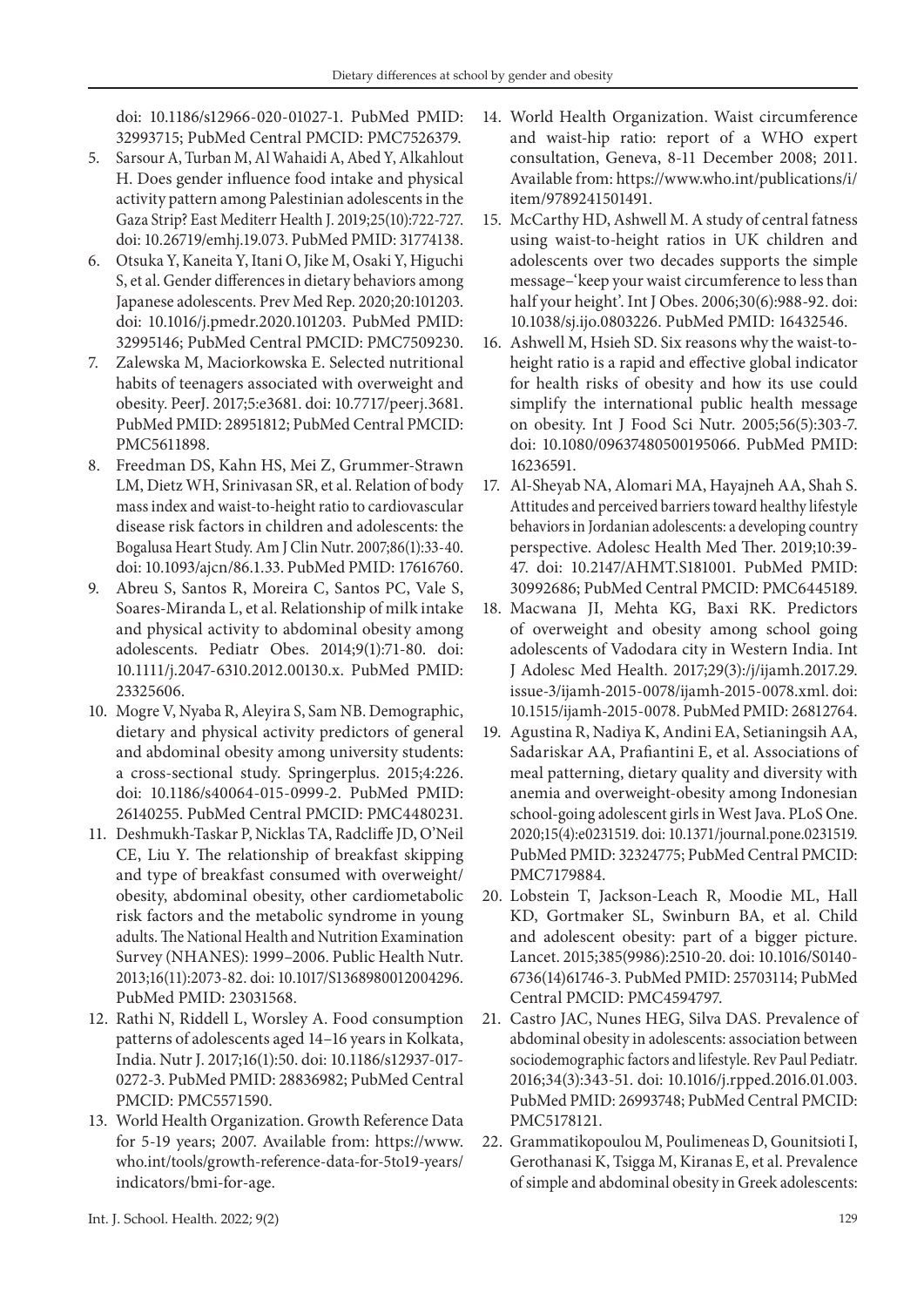the ADONUT study. Clin Obes. 2014;4(6):303-8. doi: 10.1111/cob.12070. PubMed PMID: 25826159.

- 23. Esmaili H, Bahreynian M, Qorbani M, Motlagh ME, Ardalan G, Heshmat R, et al. Prevalence of general and abdominal obesity in a nationally representative sample of Iranian children and adolescents: the CASPIAN-IV study. Iran J Pediatr. 2015;25(3):e401. doi: 10.5812/ ijp.25(3)2015.401. PubMed PMID: 26199707; PubMed Central PMCID: PMC4505989.
- 24. Çam HH, Top FÜ. Overweight, obesity, weight-related behaviors, and health-related quality of life among high-school students in Turkey. Eat Weight Disord. 2019;25(5):1295-1302. doi: 10.1007/s40519-019-00762- 0. PubMed PMID: 31463887.
- 25. Gökler ME, Buğrııl N, Metintaş S, Kalyoncu C. Adolescent obesity and associated cardiovascular risk factors of rural and urban life (Eskisehir, Turkey). Cent Eur J Public Health. 2015;23(1):20-5. doi: 10.21101/ cejph.a3958. PubMed PMID: 26036094.
- 26. Ercan S, Dallar YB, Önen S, Engiz Ö. Prevalence of obesity and associated risk factors among adolescents in Ankara, Turkey. J Clin Res Pediatr Endocrinol. 2012;4(4):204-7. doi: 10.4274/jcrpe.714. PubMed PMID: 23149433; PubMed Central PMCID: PMC3537287.
- 27. Birch L, Savage JS, Ventura A. Influences on the development of children's eating behaviours: from infancy to adolescence. Can J Diet Pract Res. 2007;68(1):s1-s56. PubMed PMID: 19430591; PubMed Central PMCID: PMC2678872.
- 28. Farvid MS, Chen WY, Michels KB, Cho E, Willett WC, Eliassen AH. Fruit and vegetable consumption in adolescence and early adulthood and risk of breast cancer: population based cohort study. BMJ. 2016;353:i2343. doi: 10.1136/bmj.i2343. PubMed PMID: 27170029; PubMed Central PMCID: PMC5068921.
- 29. Wawrzyniak A, Myszkowska-Ryciak J, Harton A, Lange E, Laskowski W, Hamulka J, et al. Dissatisfaction with Body Weight among Polish Adolescents Is Related to Unhealthy Dietary Behaviors. Nutrients. 2020;12(9):2658. doi: 10.3390/nu12092658. PubMed PMID: 32878216; PubMed Central PMCID: PMC7551787.
- 30. Bartkowicz J, Mironiuk K. Assessment of selected nutritional behaviours among college adolescents from Pomerania province. Rocz Panstw Zakl Hig. 2018;69(4):387-395. doi: 10.32394/rpzh.2018.0045. PubMed PMID: 30525330.
- 31. Okeyo AP, Seekoe E, de Villiers A, Faber M, Nel JH, Steyn NP. Dietary Practices and Adolescent Obesity in Secondary School Learners at Disadvantaged Schools in South Africa: Urban–Rural and Gender Differences. Int J Environ Res Public Health. 2020;17(16):5864. doi: 10.3390/ijerph17165864. PubMed PMID: 32823510;

PubMed Central PMCID: PMC7460370.

- 32. Lee JY, Ban D, Kim H, Kim SY, Kim JM, Shin IS, et al. Sociodemographic and clinical factors associated with breakfast skipping among high school students. Nutr Diet. 2021;78(4):442-448. doi: 10.1111/1747- 0080.12642. PubMed PMID: 33047479.
- 33. Som N, Mukhopadhyay S. Body weight and body shape concerns and related behaviours among Indian urban adolescent girls. Public Health Nutr. 2015;18(6):1075- 83. doi: 10.1017/S1368980014001451. PubMed PMID: 25079706.
- 34. Rocha LL, Gratão LHA, do Carmo AS, Costa ABP, de Freitas Cunha C, de Oliveira TRPR, et al. School Type, Eating Habits, and Screen Time are Associated With Ultra-Processed Food Consumption Among Brazilian Adolescents. J Acad Nutr Diet. 2021;121(6):1136-1142. doi: 10.1016/j.jand.2020.12.010. PubMed PMID: 33516640.
- 35. Gage R, Girling-Butcher M, Joe E, Smith M, Ni Mhurchu C, McKerchar C, et al. The Frequency and Context of Snacking among Children: An Objective Analysis Using Wearable Cameras. Nutrients. 2020;13(1):103. doi: 10.3390/nu13010103. PubMed PMID: 33396846; PubMed Central PMCID: PMC7824478.
- 36. Makansi N, Allison P, Awad M, Bedos C. Fruit and vegetable intake among Emirati adolescents: a mixed methods study. East Mediterr Health J. 2018;24(7):653- 663. doi: 10.26719/2018.24.7.653. PubMed PMID: 30215475.
- 37. Gaylis JB, Levy SS, Kviatkovsky S, DeHamer R, Hong MY. Relationships between physical activity, food choices, gender and BMI in Southern Californian teenagers. Int J Adolesc Med Health. 2017;31(5):/j/ijamh.2019.31. issue-5/ijamh-2017-0067/ijamh-2017-0067.xml. doi: 10.1515/ijamh-2017-0067. PubMed PMID: 29168958.
- 38. Jodkowska M, Oblacińska A, Tabak I, Radiukiewicz K. Differences in dietary patterns between overweight and normal-weight adolescents. Med Wieku Rozwoj. 2011;15(3):266-73. PubMed PMID: 22006481.
- 39. Garcia-Continente X, Allué N, Pérez-Giménez A, Ariza C, Sánchez-Martínez F, López M, et al. Eating habits, sedentary behaviours and overweight and obesity among adolescents in Barcelona (Spain). An Pediatr (Barc). 2015;83(1):3-10. doi: 10.1016/j.anpedi.2014.07.006. PubMed PMID: 25475904.
- 40. Garden EM, Pallan M, Clarke J, Griffin T, Hurley K, Lancashire E, et al. Relationship between primary school healthy eating and physical activity promoting environments and children's dietary intake, physical activity and weight status: a longitudinal study in the West Midlands, UK. BMJ Open. 2020;10(12):e040833. doi: 10.1136/bmjopen-2020-040833. PubMed PMID: 33371029; PubMed Central PMCID: PMC7757477.